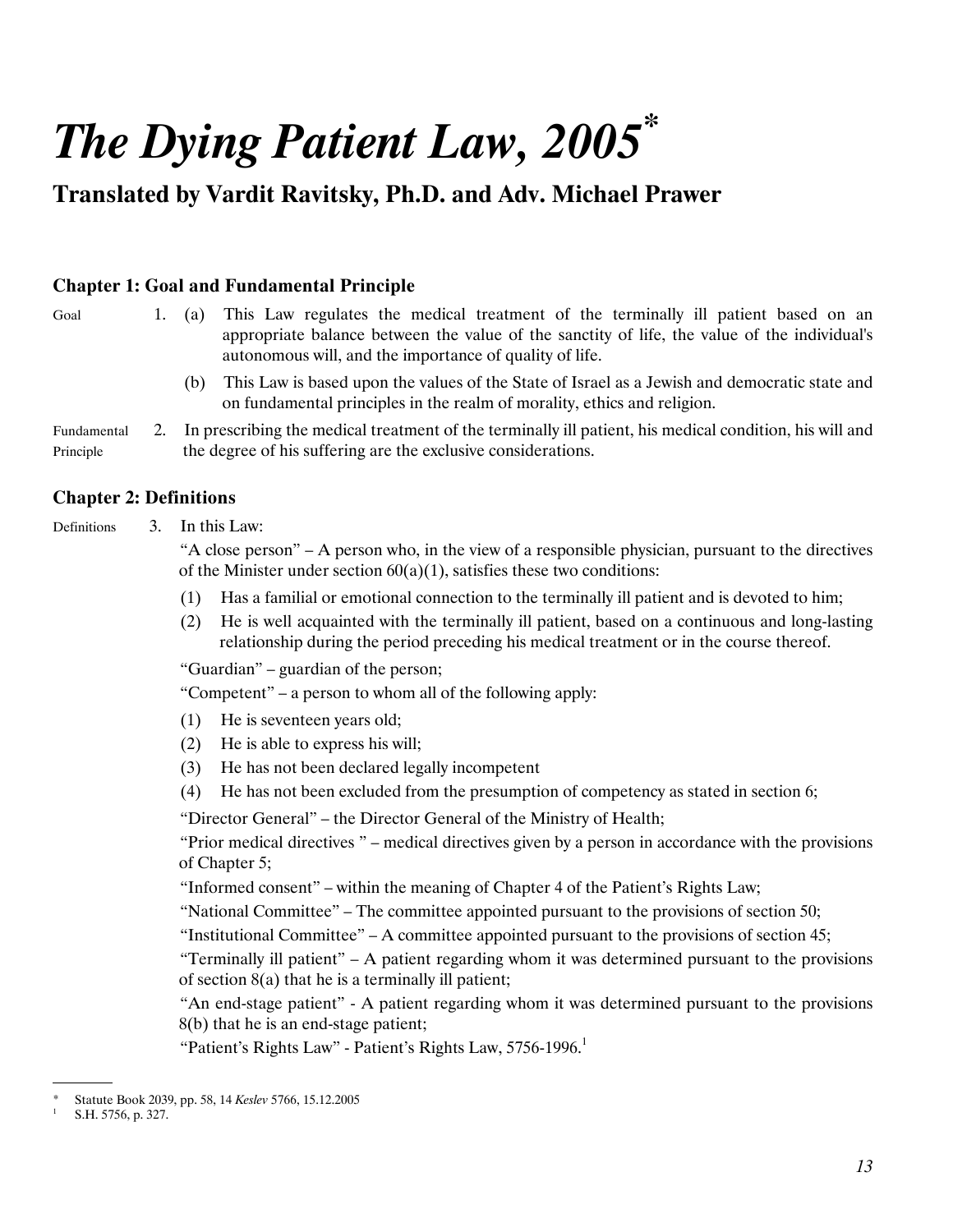"Palliative care" - Palliative care as stated in Article 5 of Chapter 4;

"Medical treatment", "patient", "medical information", "medical emergency" and "medical record" – as defined in the Patient's Rights Law;

"Cyclical medical treatment" – any of the following:

- (1) Medical treatment administered cyclically and with interruptions, regarding which it is possible to clearly and practically distinguish between the end of one cycle of treatment and the beginning of the next cycle;
- (2) Treatment that was planned in advance, using appropriate technological means, for being administered cyclically, even though in its essence it was administered in a continuous and non-interrupted manner;

 "Continuous medical treatment" – medical treatment which by its essence is administered continuously and without interruptions, excluding periodic medical treatment as defined in section 2 of the definition of cyclical medical treatment;

"Power of attorney" "Representative" - as defined in section 37, with respect to the representative, including a substitute;

"Database" – The database established in accordance with Article 5 of Chapter 5;

"Medical institution" – a hospital within the meaning of section 24 of the Health Ordinance of 1940, $^2$  a clinic within the meaning of section 34 of the aforementioned Ordinance, as well as a sick fund, within the meaning of the National Health Insurance Law, 5754-1994 $^3$ 

"caregiver" – Physician, nurse, social worker and psychologist;

"Significant suffering" –

 (1) As defined by a person who has given advance medical directives, in those directives, or by a person who has granted power of attorney, in that power of attorney;

In the absence of a definition as stated in paragraph (1), pain or suffering that a reasonable

 $(2)$ person would be prepared to make a substantial effort in order to avoid or discontinue, even if it involved significantly impairing his quality of life or of his life expectancy.

"Social worker" – As defined in the Social Workers Law,  $5756-1996$ ;<sup>4</sup>

"Psychologist" – a person registered in the Register of Psychologists pursuant to the Psychologists Law, 5737-1977<sup>5</sup>

"Physicians Ordinance" - Physicians' Ordinance [New Version] 5737-1976;<sup>6</sup>

"Minor" – A person not yet 17 years old;

"Physician" – A licensed physician within the meaning of the Physicians Ordinance;

"Specialist" – A physician accredited as specialist according to the Physicians Ordinance;

"Responsible physician" – One of the following:

- (1) Director of a department or a unit, in a medical institution, who is responsible for the medical treatment of the terminally ill patient, or a specialist who has been appointed by the director of the medical institution, the director of the department or the director of the unit – with regard to patients being treated in a medical institution;
- (2) A district physician of a sick fund, or a physician appointed by him with regard to patients cared for in the community;

 <sup>.</sup> 2 O.G. 1949, Supp.1 p 191 (a) 239.

<sup>3</sup> S.H. 5754, p.156.

<sup>4</sup> S.H 5756, p.152.

<sup>5</sup> S.H. 5737, p. 158.

<sup>6</sup> Laws of the State of Israel, New Version, 30, p. 594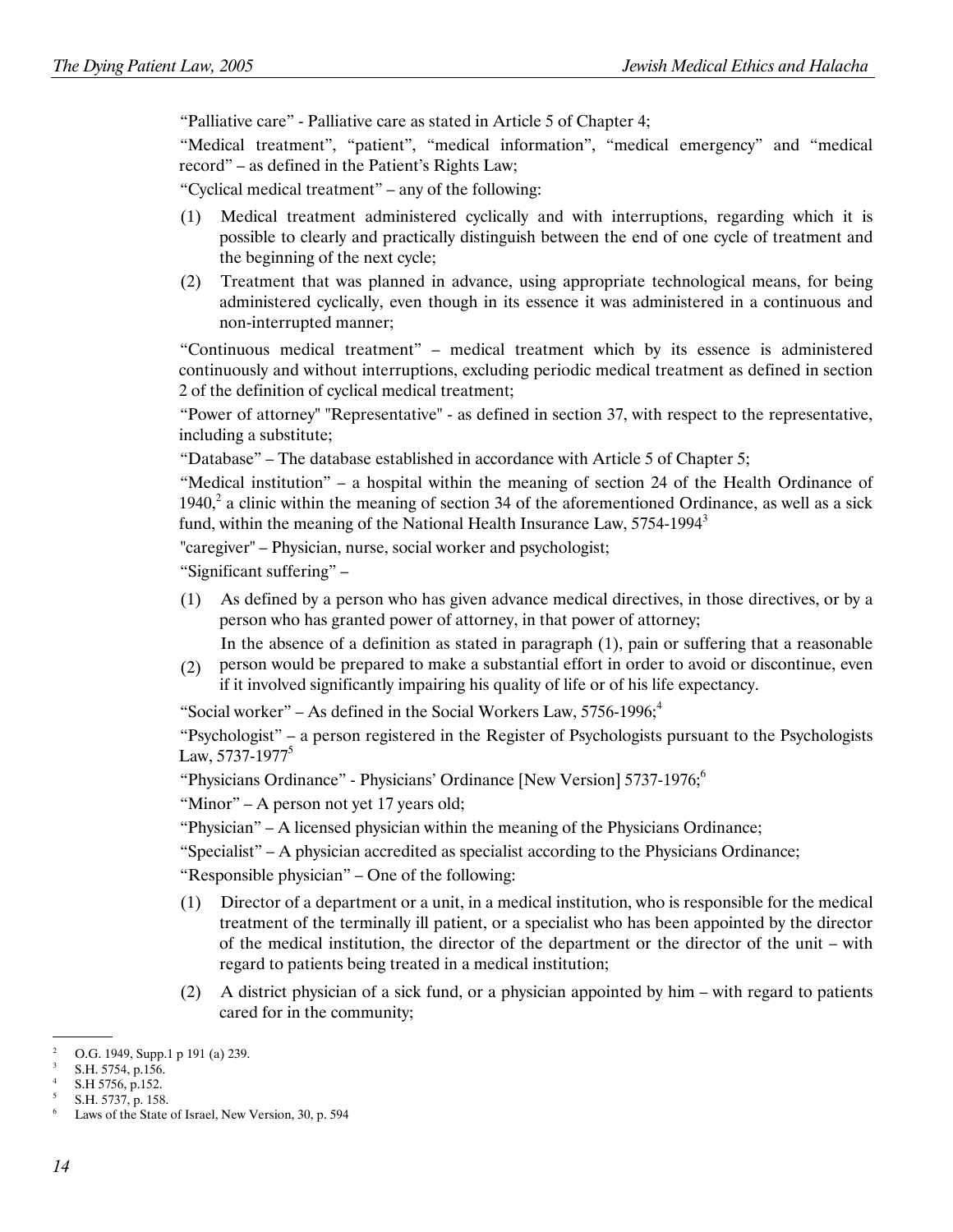(3) A physician as stipulated in sections (1) or (2) – also in respect of patients not being treated in a medical institution or by a sick fund.

 "Personal physician" – A physician, who is closely acquainted with the patient, and his wishes and positions regarding his medical treatment, whether a family physician of the patient or a physician who coordinates the treatment of the patient in the community or in a medical institution; "The Minister" – The Minister of Health.

#### Chapter 3: The Will to Live and Competence – Presumptions

Presumption of a will to live 4. A person shall be presumed to wish to continue living, unless proven otherwise; if not proven otherwise beyond any reasonable doubt – the tendency should be to decide in favor of the wish to continue living.

- 5. A terminally ill patient shall not be excluded from the presumption that he wishes to continue living, and medical treatment shall not be withheld from him under the provisions of this Law, except in accordance with the conditions enumerated in this section, as the case may be,
	- (a) Where the terminally ill patient is competent based on his explicitly expressed wish ;
	- (b) Where the terminally ill patient is incompetent and is seventeen years old, based on one of the following:
		- (1) Advance medical directives that he gave and which that satisfy the provisions of sections 33 and 34(a);
		- (2) A decision of a representative in accordance with a power of attorney that satisfies the provisions of sections 38 and 39(a);
		- (3) A decision of an institutional committee or the National Committee rendered in accordance with the provisions of Chapter F.
	- (c) In the absence of directives or decisions as specified in subsection (b) based on the decision of a responsible physician, provided that such decision is adopted having consideration for –
		- (1) An explicit declaration of a close person to the effect that the terminally ill patient does not wish to continue living;
		- (2) In the absence of such a declaration – having consideration for the position of the terminally ill patient's guardian, who is a close person, to the extent that such exists, to the effect that the terminally ill patient's wish is that his life not be prolonged.
- Presumption of competence 6. A person who is 17 years or older and has not been declared legally incompetent is presumed to be cognitively, mentally, and emotionally competent to make decisions concerning his medical treatment based on understanding and discretion, and free will.

Exclusion from the presumption of competence 7. A terminally ill patient may not be excluded from the presumption of competence as defined in section 6 for purposes of this Law, other than by a thorough, reasoned, and documented medical decision rendered by the responsible physician after consulting with the caregivers of the terminally ill patient and with relevant physicians or experts, as the case may be, and if possible with his personal physician.

#### Chapter 4: The Treatment of the Terminally Ill Patient

#### Article A: General

Determining a patient's medical condition 8. (a) A responsible physician is authorized to determine that a patient is a terminally ill patient, if satisfied that the patient is suffering from an incurable medical problem and that his life expectancy, even if receiving medical treatment, does not exceed six months.

Exclusion from the presumption of a will to live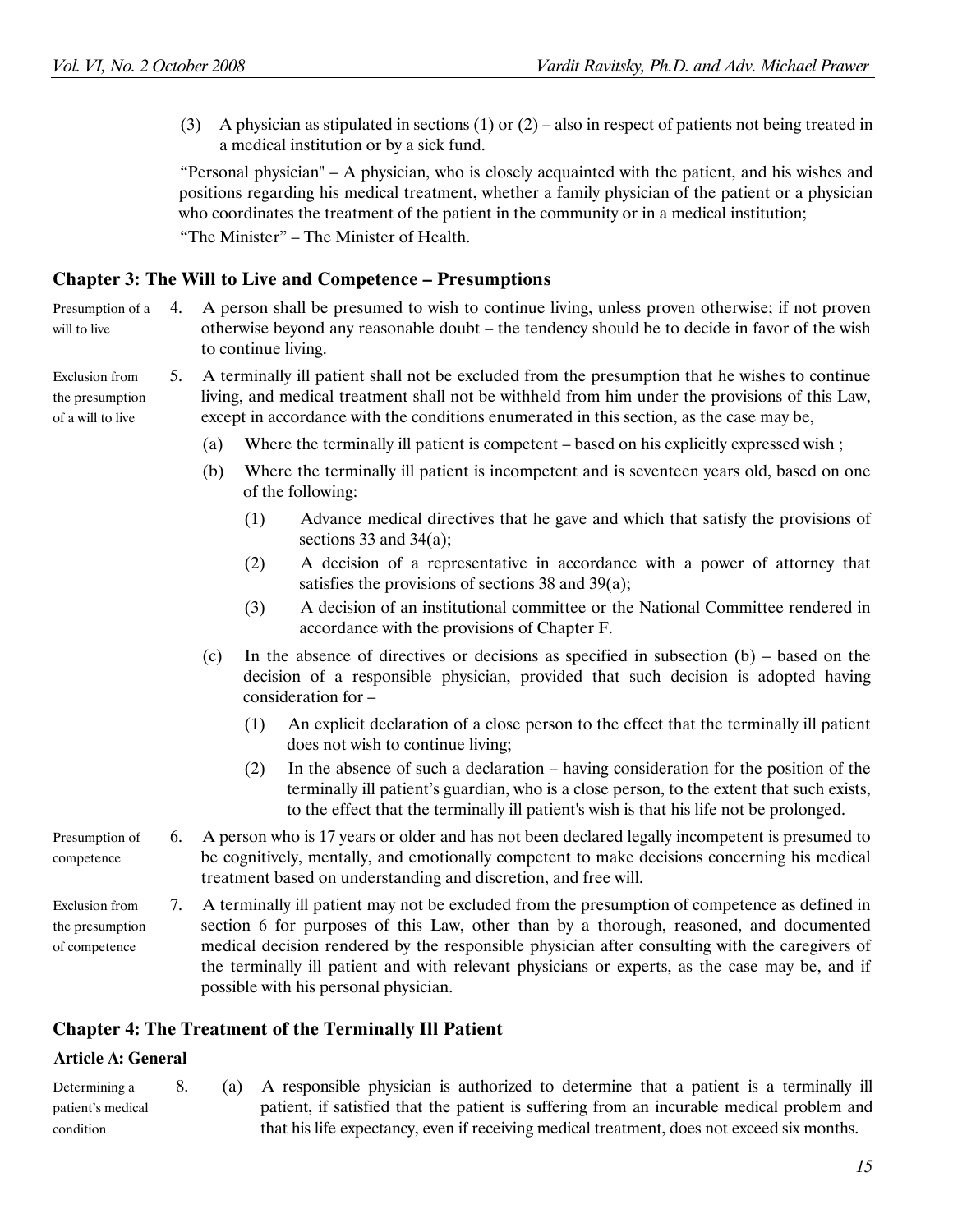- (b) A responsible physician is authorized to determine that a terminally ill patient is an end-stage patient, if satisfied that he is in a medical condition in which a number of vital systems in his body have failed and his life expectancy, even if receiving medical treatment, does not exceed two weeks.
- (c) A determination of a responsible physician in accordance with this section will be made following a consultation with the experts treating the patient and if possible also with his personal physician.
- 9. Where a responsible physician has determined that a patient is a terminally ill patient
- 10. (1) The responsible physician or a person authorized by him for this purpose, will make a reasonable effort to obtain all the pertinent data and the documentation for the determination of the patient's wish, pursuant to section 5(b) and (c) and all in accordance with the rules established for that purpose in the regulations;
	- (2) The responsible physician or a person authorized by him for this purpose, will check in the database whether according to the records therein, the patient has given advance medical directives, or appointed a representative; where a responsible physician, or a person authorized by him for this matter, has determined, based on the clarification by way of the database or in any other manner, that the patient has given advance medical directives, or appointed a representative, the responsible physician, or a person authorized by him for this matter, will add that information to the medical record conducted in respect of that patient.
	- (a) Where a responsible physician has determined that a patient is a terminally ill patient, and is incompetent, the responsible physician or a person authorized by him for that purpose, will notify the patient's representative, close person, and his guardian, if such exist and if they can be located with reasonable effort, that he intends to act in accordance with the patient's advance medical directives or in accordance with the representative's directives, as the case may be.
	- (b) A responsible physician will disclose medical information regarding an incompetent terminally ill patient and will enable examination of his medical record by a person whose opinion is required in order to adopt a decision on the treatment to be given to him in accordance with this Law.
	- (c) The provisions of any law prohibiting the disclosure of medical information will not pertain to the disclosure of information according to this section
- Deliberation and documentation 11. (a) Where a responsible physician has determined that a patient is a terminally ill patient, he will, as soon as possible, conduct a detailed consultation with the other caregivers who are caring for the patient, regarding the patient's medical condition and the medical treatment that should be given to him, and will decide on the matter, all in accordance with the provisions of this Law.
	- (b) Where a responsible physician has determined the type of medical treatment to be provided to the terminally ill patient, he will record the consultation process, the decision adopted and its reasons in the medical record; the provisions of this section are in addition to the documentation provisions of section 17 of the Patient's Rights Law.
- The duty to reevaluate 12. The responsible physician must periodically evaluate the competence, the medical condition, and the wish of the terminally ill patient; where a change has occurred in any of the above, he must adopt a new decision regarding the type of his medical treatment.

Determining the wish of the patient

Reporting intent to act and disclosure of information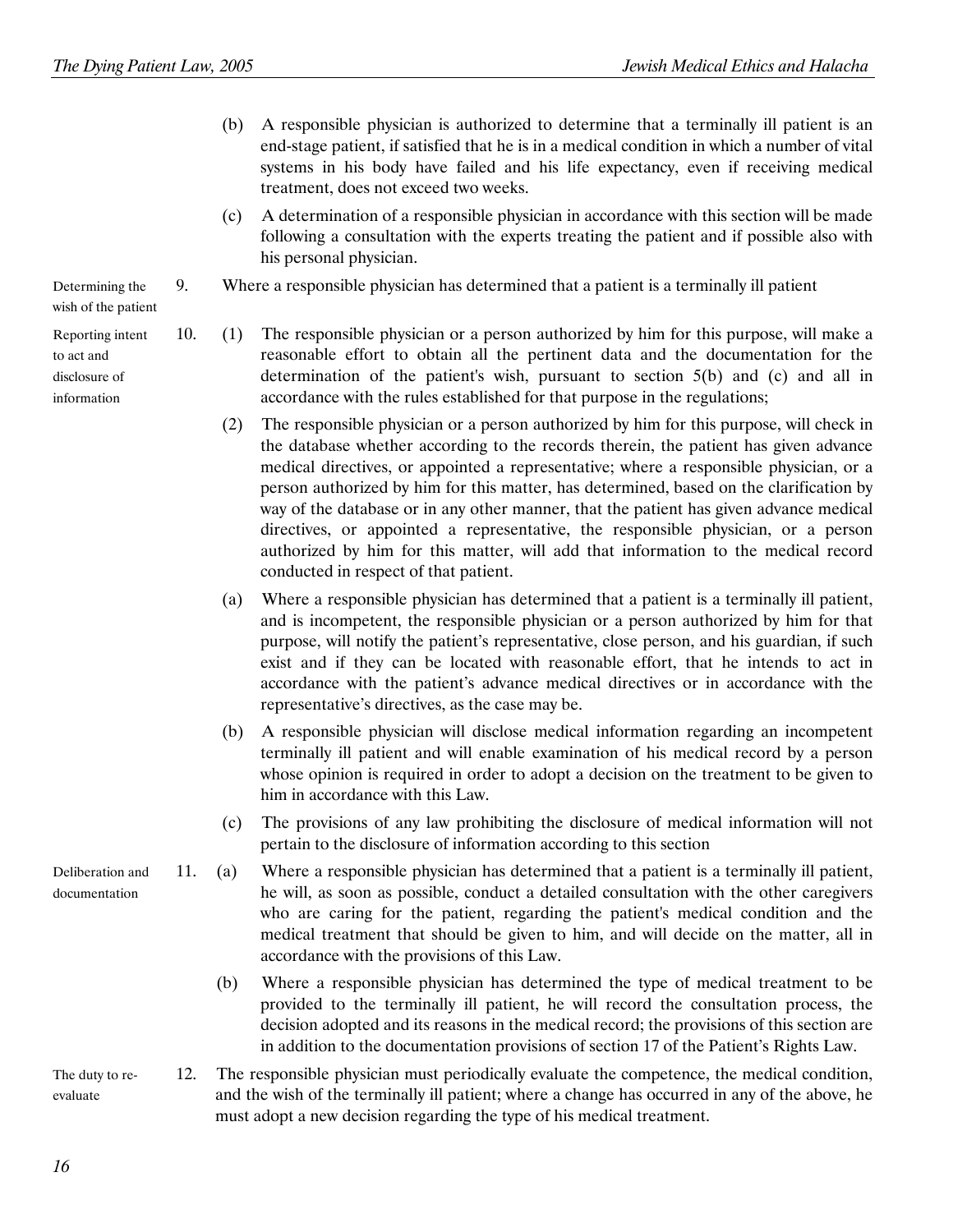Determining the wish to receive extraordinary lifeprolonging treatment

#### Article B: A Terminally Ill Patient Requesting Extraordinary Life-Prolonging Treatment

The terminally ill patient's right to receive extraordinary lifeprolonging medical treatment 13. Where a terminally ill patient who wishes to prolong his life and requests medical treatment that the responsible physician considers to be unjustified under the circumstances, his wish should be respected and the requested treatment should be provided in accordance with any other law and in accordance with the conditions and the arrangements prevailing from time to time in the Israeli medical system; the provisions of this section will not apply to medical treatment that in the opinion of the responsible physician is not expected to prolong the life of the patient, or liable to significantly harm the patient or someone else.

> 14. The terminally ill patient's wish regarding the receiving of medical treatment as stated in section 13, will be determined according to the following specifications, as the case may be:

 (a) When a terminally ill patient is competent – according to his expressed explicit wish;

(b) When a terminally ill patient is incompetent and is 17 years old, according to one of the following:

- (1) According to advance medical directives given by him, that satisfy the provisions of sections 33 and 34(a);
	- (2) According to a decision of his representative based on a power of attorney that satisfies the provisions of sections 38 and 39(a);
	- (3) According to a decision rendered by an institutional committee or the National Committee that satisfies the provisions of Chapter F.
	- (c) In the absence of directives or decisions as specified in subsection (b), according to -
- (1) An explicit statement of a close person regarding the wish of the terminally ill patient;
	- (2) And in the absence of such a statement, the wish of the terminally ill patient will be ascertained in accordance with the position of his guardian who is a close person, if such exists.

and palliative care, as well as nutrition and hydration even by artificial means.

(d) The provisions of section  $9(1)$  will also pertain with regard to this section mutatis mutandis.

#### Article C: A Terminally Ill Patient Who Does Not Wish To Have His Life Prolonged

| Withholding<br>Medical                                                                  | 15. | (a) | When a competent terminally ill patient does not want his life prolonged his wish<br>should be respected and his medical treatment withheld                                                                                                                                                                                                                                                                                                                                               |
|-----------------------------------------------------------------------------------------|-----|-----|-------------------------------------------------------------------------------------------------------------------------------------------------------------------------------------------------------------------------------------------------------------------------------------------------------------------------------------------------------------------------------------------------------------------------------------------------------------------------------------------|
| Treatment from a<br>competent<br>terminally ill<br>patient                              |     | (b) | The caregivers of the terminally ill patient as stated in sub-section (a) will make a<br>reasonable effort to persuade him to receive oxygen, nutrition and hydration, even by<br>artificial means, and to receive routine treatments required for the treatment of<br>simultaneous or background illnesses as well as palliative care.                                                                                                                                                   |
| Withholding<br>medical treatment<br>from an<br>incompetent<br>terminally ill<br>patient | 16. | (a) | Where an incompetent terminally ill patient is suffering significantly, and in respect of<br>whom it has been determined pursuant to the provisions of section $5(b)$ that he does<br>not want his life prolonged, medical treatment relating to his incurable conditions<br>should be withheld from him, including tests, operations, resuscitation, ventilation,<br>chemotherapy, radiation or dialysis, all in accordance with his wish as ascertained<br>pursuant to section $5(b)$ . |
|                                                                                         |     | (b) | In this subsection, ancillary treatment" – medical treatment of the terminally ill<br>(1)<br>patient, that is totally unrelated to his incurable condition, including routine<br>treatments necessary for the treatment of simultaneous or background illnesses                                                                                                                                                                                                                           |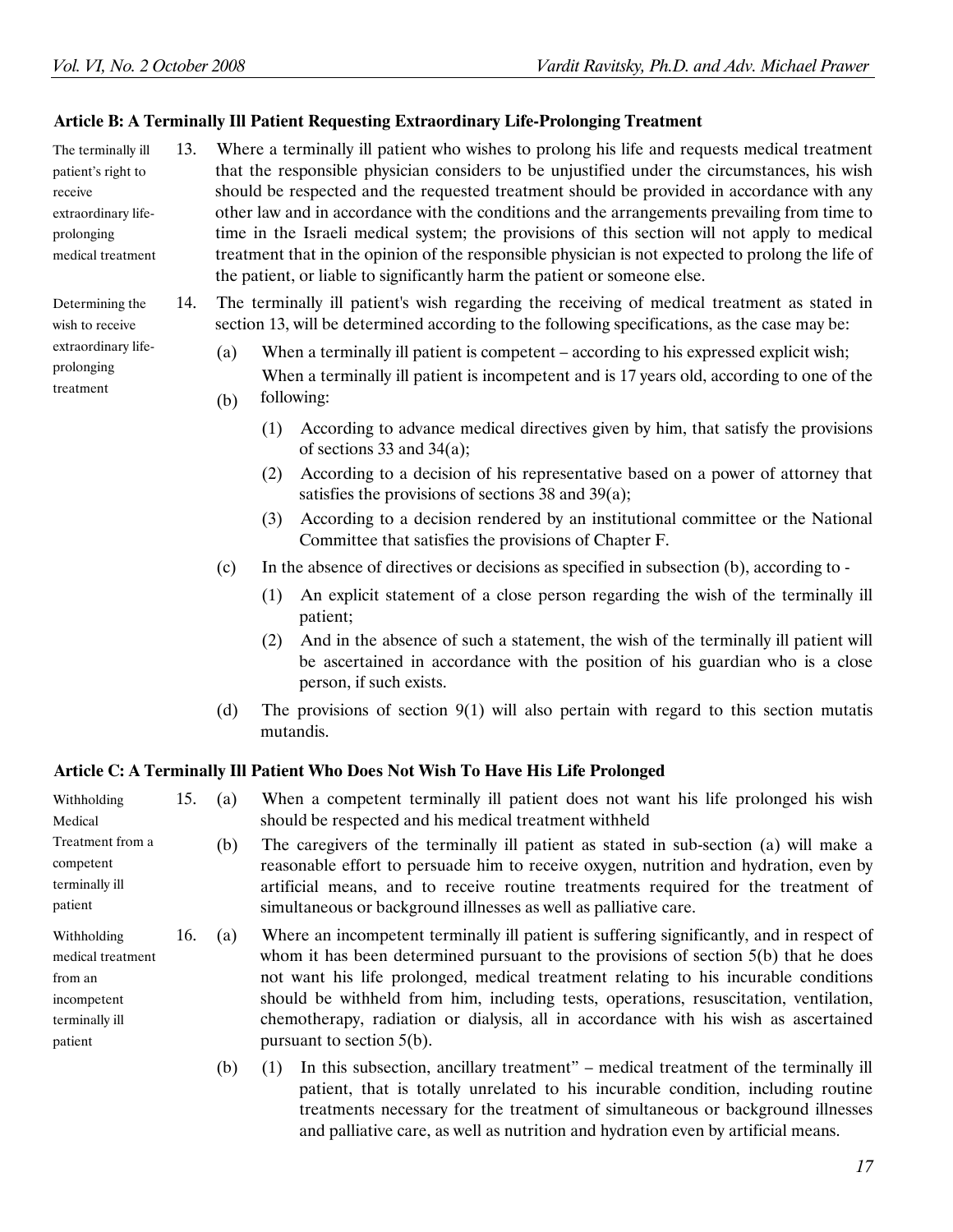- (2) Ancillary treatment should not be withheld as stated in subsection (a), even if the terminally ill patient's wish as ascertained pursuant to section 5(b) is not to receive medical treatment.
- An incompetent end-stage patient 17. Notwithstanding the provisions of section 16(b), where an incompetent end-stage patient is suffering significantly, and in respect of whom it was determined pursuant to section 5 (b) that he does not want his life prolonged, all medical treatment should be withheld from him, including ancillary treatment as stated in section  $16(b)(1)$ , all in accordance with his wish as ascertained pursuant to section 5(b); Notwithstanding the abovementioned in this section, hydration should not be withheld, even by artificial means, unless the responsible physician has determined that provision of fluids causes suffering or harm to the patient.
	- 18. (a) If the terminally ill patient is in a state of medical emergency, the provisions of section 15(3) of the Patient's Rights Law will apply, the caregiver becomes aware that it was determined pursuant to section 5, that the terminally ill patient wishes to have medical treatment withheld in such a case
		- (b) Notwithstanding that which is stated in sub-section (a), with respect to an end-stage patient in a state of medical emergency, it is permitted to withhold life saving medical treatment, unless the caregiver becomes aware that it was determined pursuant to section 14 that the end stage patient wishes to receive medical treatment in such a situation.

#### Article D: Prohibited Acts

A medical emergency

| Prohibition of<br>active killing                                               | 19. | Nothing in these provisions shall permit an act, even if constituting medical treatment, is<br>intended to cause death, or which will almost certainly result in death, irrespective of whether<br>or not it was motivated by kindness and compassion, and irrespective of whether or not it was<br>at the request of the terminally ill patient or any other person.                                                                                                                                               |
|--------------------------------------------------------------------------------|-----|---------------------------------------------------------------------------------------------------------------------------------------------------------------------------------------------------------------------------------------------------------------------------------------------------------------------------------------------------------------------------------------------------------------------------------------------------------------------------------------------------------------------|
| Prohibition of<br>assisted suicide                                             | 20. | Nothing in the provisions of this Law shall permit any act, even if constituting medical<br>treatment, that contributes to assisted suicide, irrespective of whether or not it was motivated<br>by kindness and compassion, and irrespective of whether or not it was at the request of the<br>terminally ill patient or any other person.                                                                                                                                                                          |
| Prohibition of<br>withdrawal of<br>continuous<br>medical treatment             | 21. | Nothing in the provisions of this Law shall permit the withdrawal of the continuous treatment<br>of a terminally ill patient that is liable to cause his death, irrespective of whether or not he is<br>competent; however it is permitted to refrain from the renewal of continuous treatment that<br>was withdrawn unintentionally or not in contravention of the law, and it is also permitted to<br>avoid the renewal of cyclic medical treatment, all subject to the provisions of Article C.                  |
| Maintaining status<br>quo when<br>applying to an<br>institutional<br>committee | 22. | Should it become known to a responsible physician that there is a dispute regarding a decision<br>or a determination concerning a terminally ill patient, and that a person has applied to an<br>institutional committee or intends to apply to an institutional committee in order to resolve<br>the dispute, the responsible physician will act in a way that enables the continued life of the<br>terminally ill patient, provided that if possible, this should be done by non-continuous medical<br>treatment. |

#### Article E: Palliative care

| Providing       | 23. | (a) | The responsible physician will make sure that everything possible is done in order to      |
|-----------------|-----|-----|--------------------------------------------------------------------------------------------|
| Palliative care |     |     | alleviate the pain and suffering of a terminally ill patient, even if this involves a      |
|                 |     |     | reasonable risk of the patient's death, including by means of medication, pain killers, or |
|                 |     |     | psychological methods, nursing, and environmental measures, and all in accordance          |
|                 |     |     | with the appropriate principles of palliative care and in accordance with the conditions   |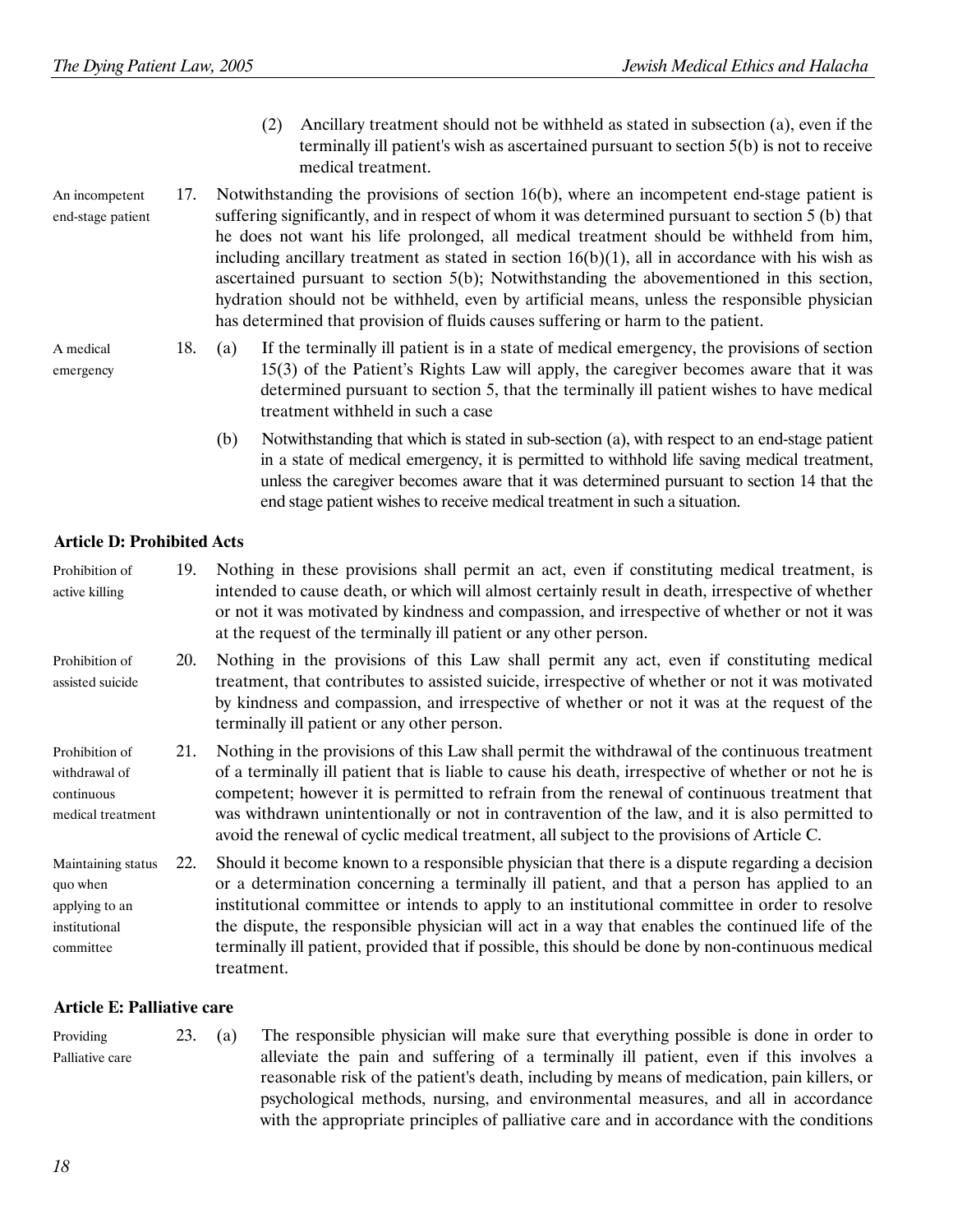and arrangements prevailing from time to time in the Israeli health care system, and in accordance with the wish of the terminally ill patient, pursuant to the provisions of this Law and pursuant to the provisions of the Patient's Rights Law.

 (b) The responsible physician will make sure that everything possible is done in order to alleviate the burden on the family members of a terminally ill patient and to ensure their well being during the patient's stay in the medical institution, all in accordance with the appropriate principles of social work and palliative care and in accordance with the conditions and arrangements prevailing from time to time in the Israeli health care system.

#### Article F: Treatment of the Terminally Ill Minor

| Authority of<br>parents of a minor               | 24. | A minor's parent is authorized to represent him regarding his medical treatment, whether in<br>the matter of prolonging his life or in the matter of refraining from prolonging his life; a<br>guardian of a minor, who is a close person, is permitted to voice his position in this matter and<br>the responsible physician is permitted to act in accordance therewith; if he has no parents, or<br>the parents' guardianship has been revoked and no other guardian has been assigned for the<br>minor, or if his guardian is not a close person, the institutional committee will make a decision<br>in respect of him. |  |  |  |
|--------------------------------------------------|-----|------------------------------------------------------------------------------------------------------------------------------------------------------------------------------------------------------------------------------------------------------------------------------------------------------------------------------------------------------------------------------------------------------------------------------------------------------------------------------------------------------------------------------------------------------------------------------------------------------------------------------|--|--|--|
| Hearing the<br>position of a<br>minor            | 25. | A minor who is a terminally ill patient is entitled to participate in the adoption of a decision<br>regarding his medical treatment, if these two conditions are satisfied:                                                                                                                                                                                                                                                                                                                                                                                                                                                  |  |  |  |
|                                                  |     | (1)<br>The minor is aware of his condition and requests to participate in the adoption of the<br>decision regarding him;                                                                                                                                                                                                                                                                                                                                                                                                                                                                                                     |  |  |  |
|                                                  |     | The responsible physician determines that the minor's cognitive and mental capacity<br>(2)<br>and maturity enable his participation in adopting the decision regarding him.                                                                                                                                                                                                                                                                                                                                                                                                                                                  |  |  |  |
| Giving medical<br>information to a               | 26. | A responsible physician will give the minor information that pertains directly to his health or<br>his medical treatment, if these two conditions are satisfied:                                                                                                                                                                                                                                                                                                                                                                                                                                                             |  |  |  |
| minor                                            |     | The responsible physician is convinced that giving the information, or a part of it, will<br>(1)<br>not cause physical or mental harm to the minor, or endanger his life;<br>The responsible physician has determined that the minor's cognitive and mental<br>(2)<br>capacity and maturity enable him to appropriately understand the information and its<br>meaning.                                                                                                                                                                                                                                                       |  |  |  |
| Duty of<br>consultation                          | 27. | Decisions as stated in sections 25(2) and 26 will be adopted after consultation with the minor's<br>parents, his guardian if appointed, the minor's caregivers, and the relevant physicians or<br>experts, as appropriate, and if possible with his personal physician.                                                                                                                                                                                                                                                                                                                                                      |  |  |  |
| Resolving dispute<br>in the matter of a<br>minor | 28. | In the event of a dispute between the parents of a minor who is a terminally ill patient,<br>(a)<br>or between them and the responsible physician, with regards to his medical treatment,<br>an institutional committee will resolve the matter                                                                                                                                                                                                                                                                                                                                                                              |  |  |  |
|                                                  |     | Where there is a dispute between a minor who is a terminally ill patient and his parents,<br>(b)<br>or between them and the responsible physician, with regards to his medical treatment,<br>the following provisions shall reply:                                                                                                                                                                                                                                                                                                                                                                                           |  |  |  |
|                                                  |     | Where the minor expressed his wish for his life to be prolonged the responsible<br>(1)<br>physician will act in accordance with that wish, subject to the provisions of this Law;                                                                                                                                                                                                                                                                                                                                                                                                                                            |  |  |  |
|                                                  |     | If a minor less than 15 years of age has expressed his wish that his life not be<br>(2)                                                                                                                                                                                                                                                                                                                                                                                                                                                                                                                                      |  |  |  |

prolonged, an institutional committee will decide on the matter.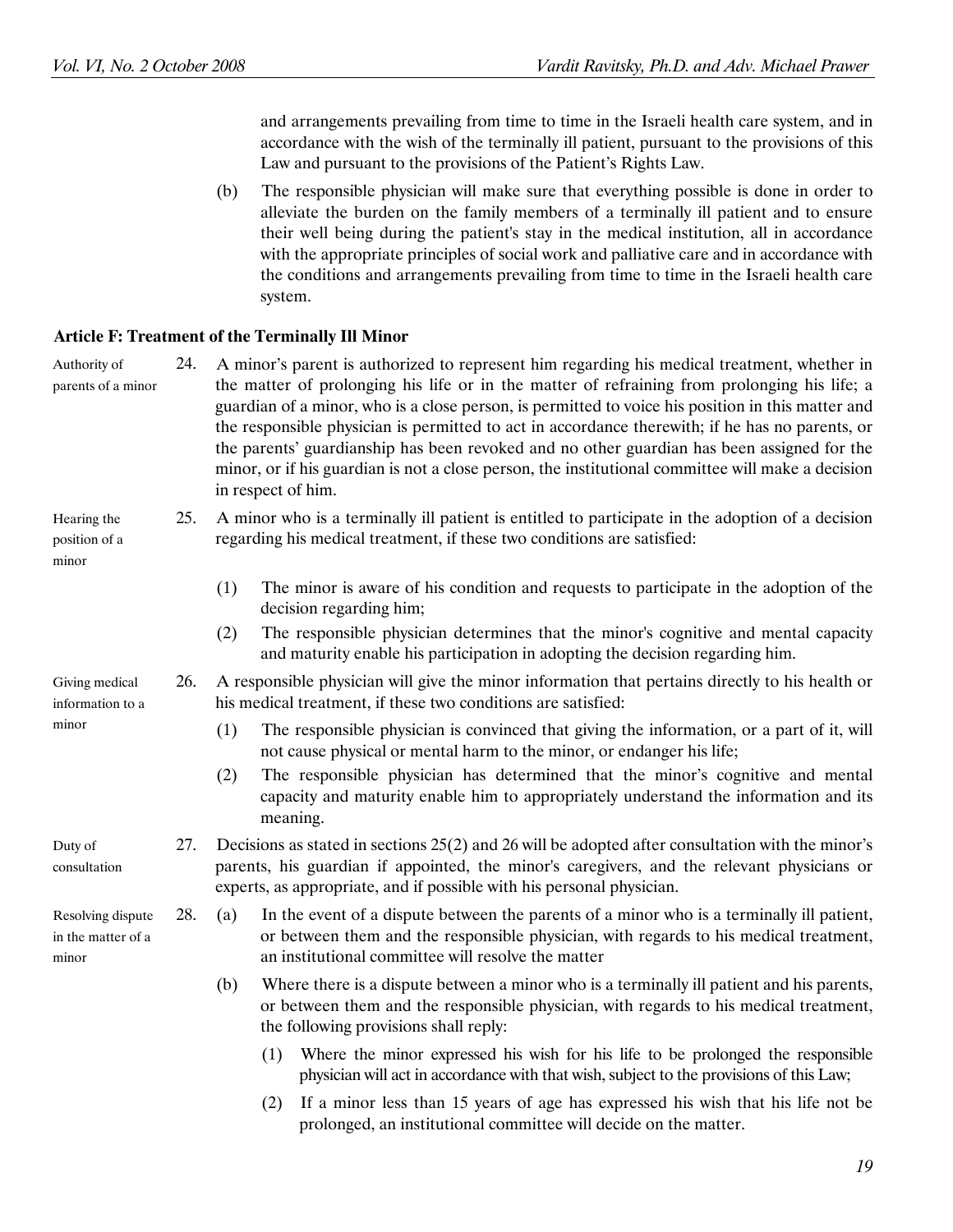- (c) When an institutional committee discusses the matter of a minor who is a terminally ill patient, it should hear the minor's position as well, if expressed, and the committee should also receive the particulars of the information that was given to the minor.
- (d) The institutional committee will take the best interests of the minor into account among its other considerations, and will be entitled to determine that his life should not be prolonged, if convinced that prolonging his life would not be in his best interests, subject to the provisions of subsection  $(b)(1)$ .

#### Article G: Treatment of the Terminally Ill Protected Person

- 29. (a) In this Law, "protected person" a person regarding whom all of the following apply
	- (1) He cannot, routinely, take care of his own matters because of a cognitive or a mental handicap;
	- (2) The condition as stated in section (1) existed before it was determined that he is a terminally ill patient;
	- (3) There are no valid advance directives or valid power of attorney relating to him.
	- (b) If a protected person expressed his wish for his life to be prolonged the responsible physician will act in accordance with his wish, subject to the provisions of this Law; if the protected person expressed his wish for his life not be prolonged, an institutional committee will decide upon the matter; the provisions of sections 25, 26 and 27 will apply mutatis mutandis, as the case may be.
	- (c) If the protected person's wish is unknown, and the responsible physician and the guardian have agreed to prolong his life – the responsible physician will act accordingly, subject to the provisions of this Law; in any other case – the institutional committee will decide in the matter of the protected person.
	- (d) The institutional committee will consider the best interests of the protected person amongst its other considerations and will be entitled to determine that his life should not be prolonged, if convinced that prolonging his life would not be in his best interests, subject to the provisions of subsection (b).

#### Chapter 5: Advance Expression of a Wish

#### Article A: Methods of Expressing Advance Directives

Advanced Expression of Wish 30. A person is entitled to express his wish in advance, regarding his medical treatment in the case of his becoming an incompetent terminally ill patient by providing advance directives, appointing a representative, or a combination of both, based on the provisions of this chapter and provided that he does so of his own free and independent will and not under family, social, or any other type of pressure.

#### Article B: Advance Medical Directives

Advance medical directives 31. A competent person is entitled to give advance medical directives in which he explains his wish in detail with respect to his future medical treatment if it is determined that he is an incompetent terminally ill patient, all in accordance with the provisions of this Law. Medical information for giving advance medical directives 32. (a) Advance medical directives will be given after the person giving the directives has received from a physician or a certified nurse such medical information as is reasonably required for the sake of providing advance medical directives (in this Law

– the information giver).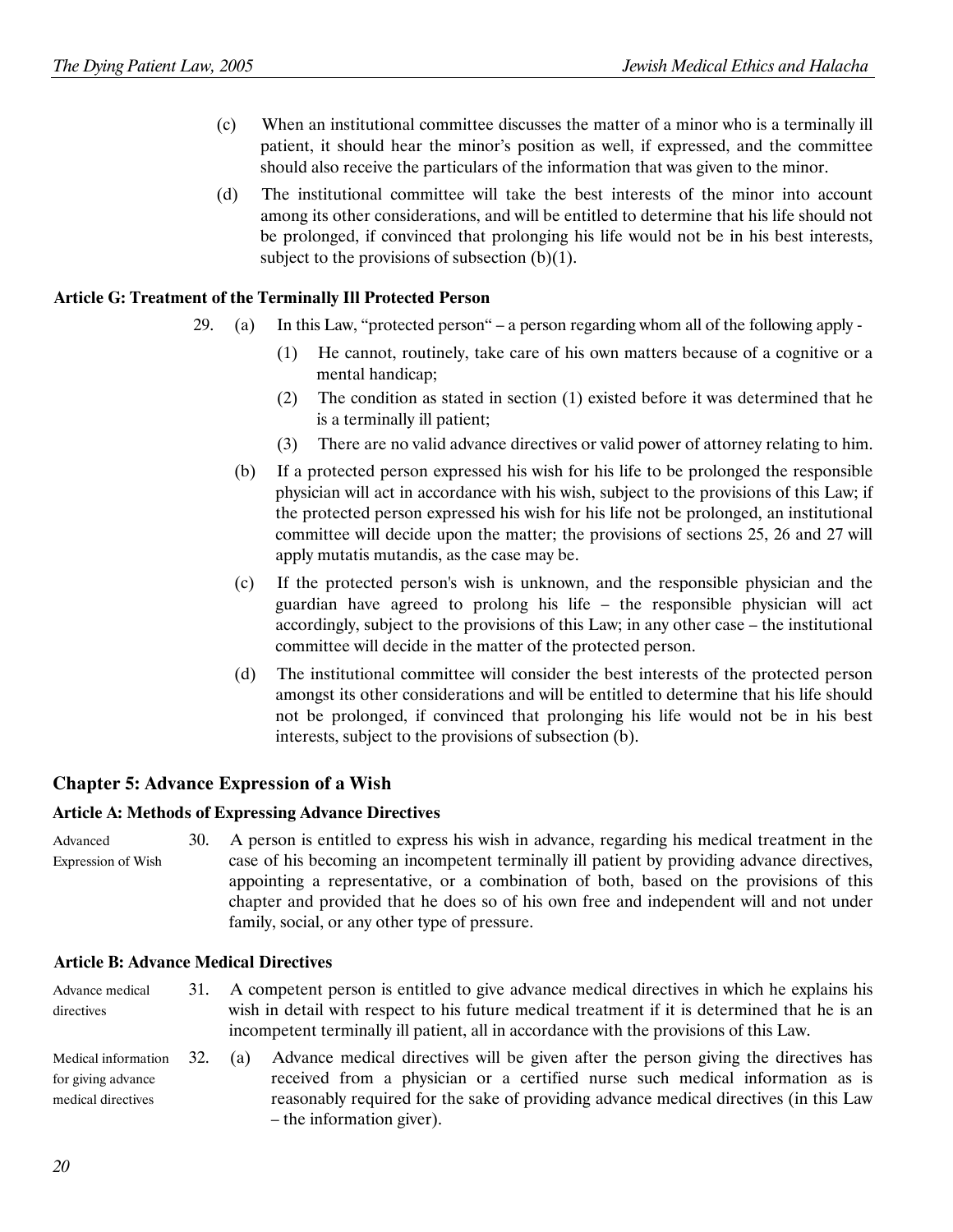Methods of providing directives

and their documentation  (b) Notwithstanding the provisions of subsection (a), where a determination has been made pursuant to the provisions of this Law that a person is a terminally ill patient, he will give advance medical directives after receiving information regarding his medical condition from an expert physician, including medical information regarding his condition that is relevant for giving the directives as well as the medical information reasonably required for giving advance medical directives.

33. (a) Advance medical directives will be given in writing, on an advance medical directives form, the wording of which appears in the First Supplement, signed by the directives giver in the presence of two witnesses who have no financial or other interest in respect of the directives giver, and who are not a representative, although one of the witnesses can be the information giver; the witnesses will confirm that the directives giver signed as stated by signing the form on the same occasion.

- (b) Advance medical directives may include the definition of significant suffering as provided by the directives giver and will also include -
	- (1) A declaration that the directives are given of his own free will, based on his own understanding and discretion;
	- (2) A summary of the medical information that was provided to the directives giver, as stated in section 32; the summary will be registered by the information giver, who will confirm by his signature that he gave the information to the directives giver and that he explained all the medical terms to the directives giver pursuant to the provisions of section 13(b) of the Patient's Rights Law.
- (c) Advance medical directives may be given in other ways, as determined by the Minister, with the approval of the Labor, Welfare and Health Parliamentary Committee, and they may be determined as stated in general or for specific types of cases that he determines.
- Validity of advance medical directives 34. (a) Advance medical directives shall remain valid for five years after the signing date of the advance medical directives form unless a shorter period was stipulated, and their validity may be extended for additional periods, each one of which shall not exceed five years; the extension will be effected by means of the extension form in the Third Supplement.
	- (b) Advance medical directives that do not comply with all the provisions of this section or advance medical directives that have expired according to subsection (a) are not valid, but the responsible physician should examine them and may take them into consideration with regards to sections 5(c) and 14(c).

Unclear or inappropriate directives 35. Where it is impossible to clearly ascertain the wish of a terminally ill patient based on the advance medical directives that he gave, or where the advance medical directives are inappropriate under the circumstances of the case, or in the absence of a representative or clear testimony of a close person –the institutional committee will resolve the matter.

Absence of advance medical directives 36. The absence of advance medical directives does not, in and of itself attest to the wish of the terminally ill patient regarding his medical treatment or the withholding of treatment from him.

#### Article C: Power of Attorney

Representative 37. (a) A competent person is entitled to appoint a representative using the form the wording of which appears in Supplement Two and in that power of attorney he is entitled to appoint a substitute for the representative.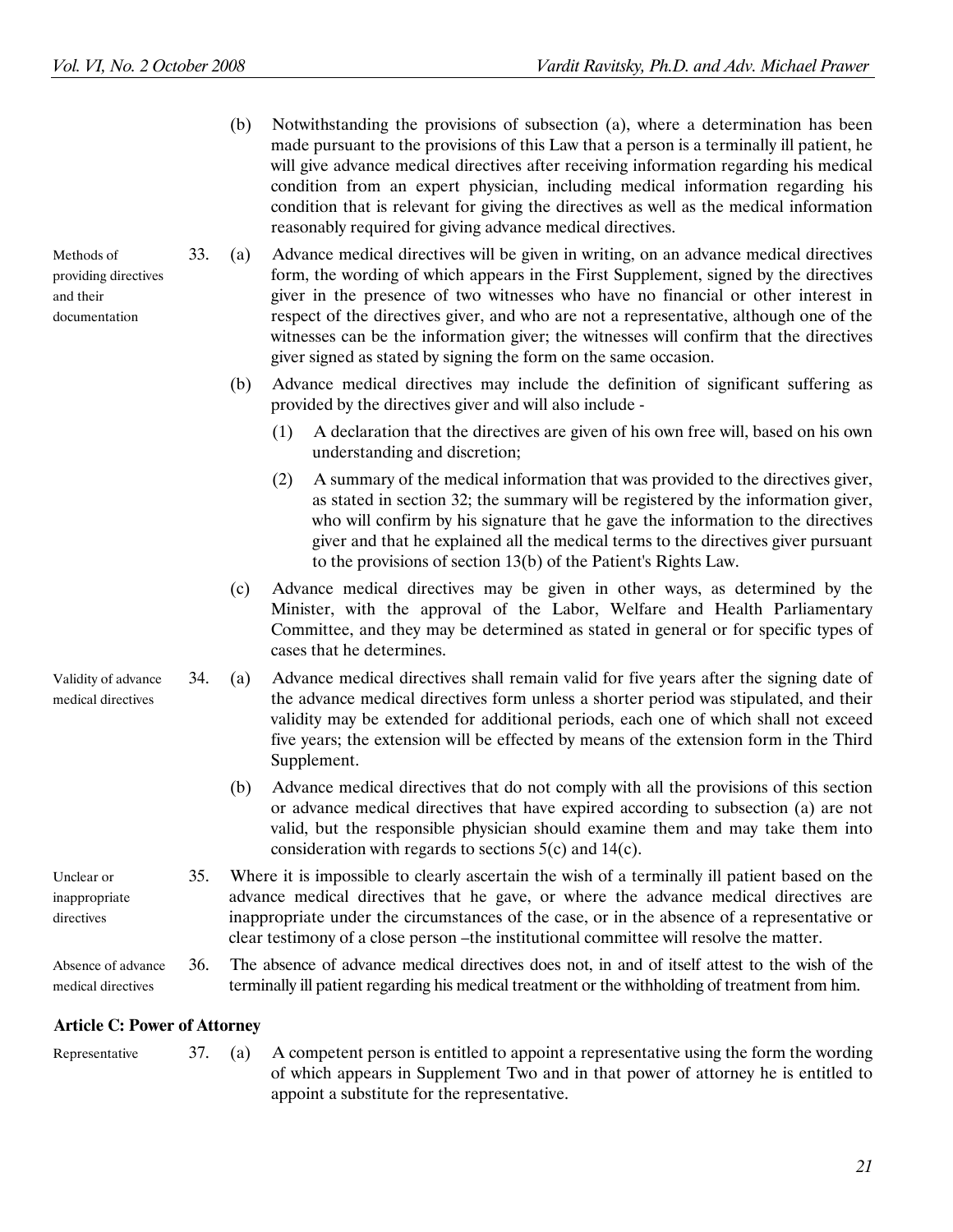- (b) The representative will be authorized to decide in his stead regarding the medical treatment that he will or will not be provided with if the terminally ill patient becomes incompetent; should the representative be unable or unwilling to fulfill his role at the designated time, the substitute representative will become the representative.
- (c) The power of attorney will specify the circumstances and the conditions under which the representative is authorized to make the above decisions.
- (d) Should the representative be appointed with regards to specific medical conditions or specific medical treatments – the person giving the power of attorney will receive medical information in accordance with the provisions of section 32, mutatis mutandis.
- 38. (a) A power of attorney will be given in writing, of free and independent will, based on understanding and discretion, and will be signed by the person granting the power of attorney and by two witnesses who have no financial or other interest in respect of the person granting the power of attorney, and who are not representatives, but one of them can be the information giver as stated in section  $37(d)$ ; the power of attorney may include the definition of significant suffering as provided by the person granting the power of attorney and should also include -
	- 1. A statement that the power of attorney is given out of free will, based on understanding and discretion
	- 2. Where the power of attorney granted as stated in section 37(d), the provisions of section 33(b)(2) will apply mutatis mutandis.
	- (b) In the power of attorney the person granting the power of attorney will indicate that the representative will be authorized to adopt decisions in his place regarding his medical treatment in the event that he becomes an incompetent terminally ill patient, and he can specify the circumstances and the conditions under which the representative will be authorized to make decisions in his stead regarding all or some of his medical treatments
	- (c) Appointment of a representative may be effected in other ways, to be determined by the Minister, with the approval of the Labor, Welfare and Health Parliamentary Committee, and they may be determined as stated in general or for specific types of cases that he determines.
- 39. (a) A power of attorney will be valid for five years, and its validity may be extended for additional periods none of which shall exceed five years; the extension will become effective by using the extension form, the wording of which appears in Supplement Three.
	- (b) Where the power of attorney does not specify the period of its validity, it will be valid for five years from the date on which it was given; where a person has not renewed a power of attorney that he gave, or the period of its validity is not determined, the power of attorney will not be considered valid, but the responsible physician should examine it and he may take it into consideration with regards to sections 5(c) and 14(c).
- Objection to a representative's decision 40. Where a person has a reasonable suspicion that a representative is not acting according to the wish of the terminally ill patient or out of a conflict of interests, he may apply to the institutional committee; where the institutional committee is satisfied that the representative's acts are based on motivations that do not reflect the wish of the terminally ill patient or out of a conflict of interest, it is entitled to determine the appropriate medical treatment for the terminally ill patient or to cancel the power of attorney.

Methods and documentation of appointment

Validity of power of

attorney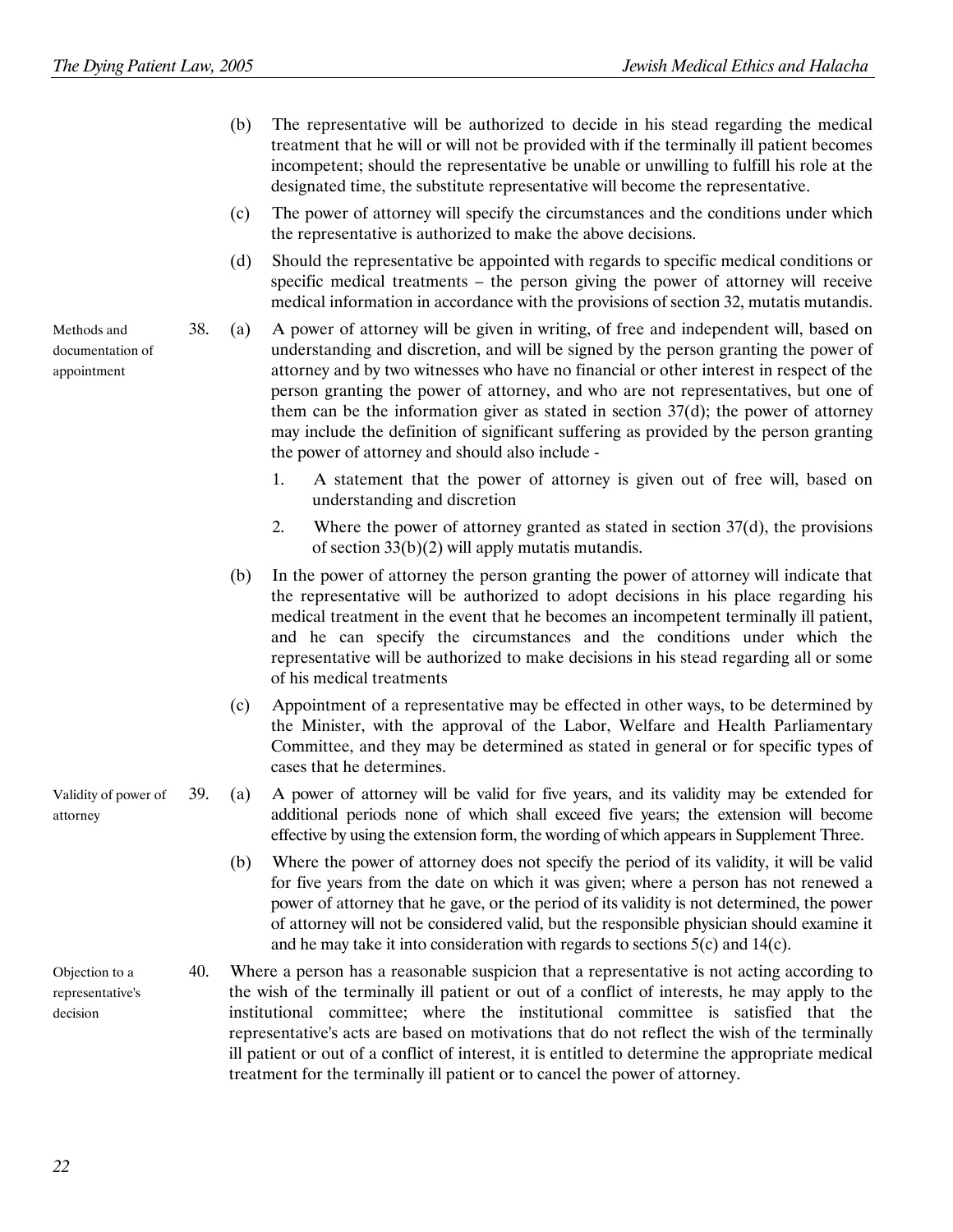#### Article D: General Provisions

| Duty to inform                   | 41. | Where a responsible physician determines that a patient is a terminally ill patient, and that<br>he is competent, the responsible physician will inform him regarding the possibility of giving<br>advance medical directives or appointing a representative, or inform him regarding the<br>possibility of updating advance medical directives or the power of attorney that he gave; for<br>this purpose, an expert physician will provide him with the necessary medical information,<br>subject to the provisions of section 13(d) of the Patient's Rights Law. |                                                                                                                                                                                                                                                                                                                                                                                                                                                                                                                                      |  |
|----------------------------------|-----|---------------------------------------------------------------------------------------------------------------------------------------------------------------------------------------------------------------------------------------------------------------------------------------------------------------------------------------------------------------------------------------------------------------------------------------------------------------------------------------------------------------------------------------------------------------------|--------------------------------------------------------------------------------------------------------------------------------------------------------------------------------------------------------------------------------------------------------------------------------------------------------------------------------------------------------------------------------------------------------------------------------------------------------------------------------------------------------------------------------------|--|
| Possibility of<br>Combination    | 42. | (a)                                                                                                                                                                                                                                                                                                                                                                                                                                                                                                                                                                 | A person is entitled to combine giving advance medical directives pursuant to the<br>provisions of Article B with the appointment of a representative according to the<br>provisions of Article C.                                                                                                                                                                                                                                                                                                                                   |  |
|                                  |     | (b)                                                                                                                                                                                                                                                                                                                                                                                                                                                                                                                                                                 | In the advance medical directives and in the power of attorney a person is entitled to<br>include directives for a case in which there is a contradiction between an advance<br>medical instruction and a provision in the power of attorney.                                                                                                                                                                                                                                                                                        |  |
|                                  |     | (c)                                                                                                                                                                                                                                                                                                                                                                                                                                                                                                                                                                 | In the absence of a directive as stated in subsection (b) the advance directive will<br>prevail; however, if the power of attorney was given at a significantly later period than<br>the giving of the directive, the matter will be submitted for the resolution of an<br>institutional committee that will determine whether the power of attorney prevails<br>over the advance medical directive.                                                                                                                                 |  |
| Modification and<br>cancellation | 43. | (a)                                                                                                                                                                                                                                                                                                                                                                                                                                                                                                                                                                 | If advance medical directives were given and then given again, the advance<br>(1)<br>medical directives most recently given will prevail; the same will apply to the<br>appointment of a representative pursuant to this Law.                                                                                                                                                                                                                                                                                                        |  |
|                                  |     |                                                                                                                                                                                                                                                                                                                                                                                                                                                                                                                                                                     | Advance medical directives or a power of attorney may be cancelled by way of a<br>(2)<br>form in the wording appearing in Supplement Four, in writing, in the presence<br>of two witnesses or in another way as determined by the Minister pursuant to<br>sections $33(c)$ or $38(c)$ .                                                                                                                                                                                                                                              |  |
|                                  |     | (b)                                                                                                                                                                                                                                                                                                                                                                                                                                                                                                                                                                 | Modification or cancellation in favor of the wish to continue to live in a medical<br>emergency can be unwritten and one witness will suffice; provided that the directive<br>regarding the medical treatment in said medical emergency and the testimony be<br>documented in writing as soon as possible thereafter; when the medical emergency<br>has passed, the valid advance medical directives or the power of attorney retain their<br>validity, unless one of the following is the case:                                     |  |
|                                  |     |                                                                                                                                                                                                                                                                                                                                                                                                                                                                                                                                                                     | The directives or the power of attorney were cancelled pursuant to the<br>(1)<br>provisions of subsection (a).                                                                                                                                                                                                                                                                                                                                                                                                                       |  |
|                                  |     |                                                                                                                                                                                                                                                                                                                                                                                                                                                                                                                                                                     | The patient was unable, reasonably, to modify or cancel the directives or the<br>(2)<br>power of attorney.                                                                                                                                                                                                                                                                                                                                                                                                                           |  |
|                                  |     | (c)                                                                                                                                                                                                                                                                                                                                                                                                                                                                                                                                                                 | Notwithstanding the provisions of subsection (a), where a person is unable to modify<br>or cancel advance medical directives or power of attorney that he gave in the manner<br>prescribed in that subsection, whether in favor of the wish to live or not in favor of the<br>wish to live, by reason of an illness or defect that renders him incapable of performing<br>the required practical actions, he may give his directives by way of another person,<br>under the conditions and in the manner determined by the Minister. |  |
| <b>Article E: Database</b>       |     |                                                                                                                                                                                                                                                                                                                                                                                                                                                                                                                                                                     |                                                                                                                                                                                                                                                                                                                                                                                                                                                                                                                                      |  |
| Database                         | 44. | (a)                                                                                                                                                                                                                                                                                                                                                                                                                                                                                                                                                                 | The Minister will establish a database in which advance medical directives and<br>powers of attorney will be registered and will appoint a person to be responsible for<br>the database.                                                                                                                                                                                                                                                                                                                                             |  |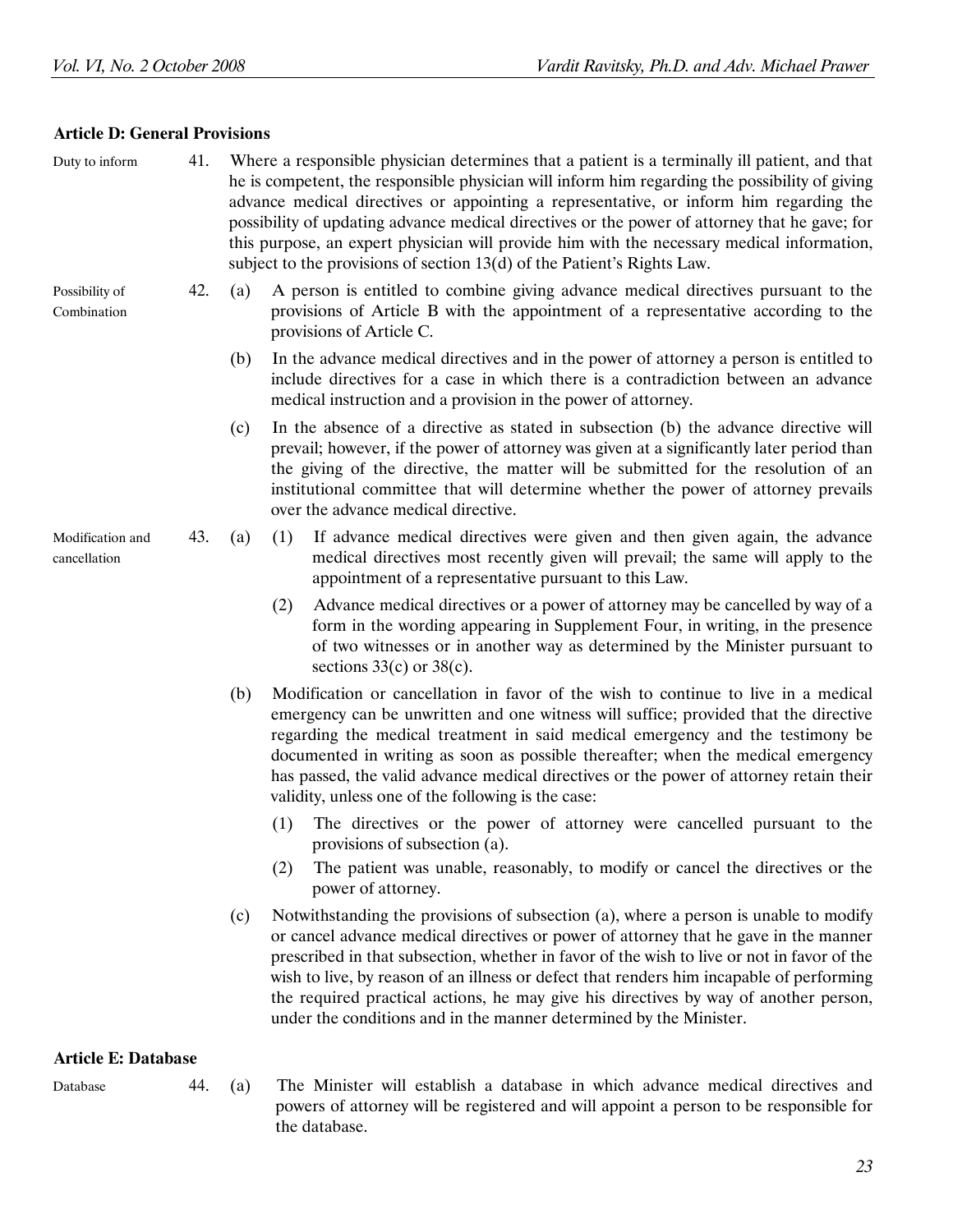- (b) Any person is entitled to request the registration in the database of advance medical directives or powers of attorney that he gave, as well as any cancellation or modification thereof as stated in section 43, by notifying the person responsible for the database.
- (c) Once every five years at least the person responsible for the database will send reminders to the person registered in the database, to his address as appearing in the population register, or to any other address specified in the registration request, to renew the advance medical directives or powers of attorney.

#### Chapter 6: The National Committee and Institutional Committees

#### Article A: Institutional committee

Appointment of institutional committees

45. (a) The Director General is entitled to instruct the director of a medical institution to appoint an institutional committee; where the Director General has given directives as stated, the director of the medical institution, in consultation with the chairman of the national committee and having received the approval of the Director General, will appoint an institutional committee.; And these are its members: -

- (1) Three physicians, who are not treating the patient directly, who are experts in one of these disciplines: internal medicine, geriatrics, cardiology, neurology, oncology, intensive care, anesthesia, family medicine; if the patient is a newborn, one of the above will be an expert in neonatology; if the patient is a minor, one of the above will be an expert in pediatrics and replacing one of the above will be a clinical or medical psychologist who specializes in children and youth;
- (2) A physician who does not treat the patient directly, who is an expert in psychiatry;
- (3) A registered nurse;
- (4) A social worker or clinical psychologist;
- (5) An academic who is an expert in the discipline of philosophy or ethics;
- (6) A jurist who is qualified to be appointed as a district court judge, chosen from a list prepared by the Minister of Justice;
- (7) A religious authority representing the religion of the patient, to the extent possible.
- (b) A substitute person who has the qualifications required under this section shall be appointed for each committee member.
- (c) An institutional committee will elect its chairman from among its members.
- (d) An institutional committee will convene as close as possible to the time of its receiving the application, and at a time ensuring the relevance of its decision.
- (e) An institutional committee is entitled to authorize a sub-group of its members to discuss urgent cases; the sub-group must include at least the following members:
	- (1) A physician with the qualifications specified in subsection (a)(1) or (2);
	- (2) One of the following committee members: a registered nurse, a social worker or a clinical psychologist;
	- (3) One of the following committee members: an academic as specified in subsection (a)  $(5)$ ; a jurist as specified in subsection (a)  $(6)$ ; or a religious authority as described in subsection (a)(7).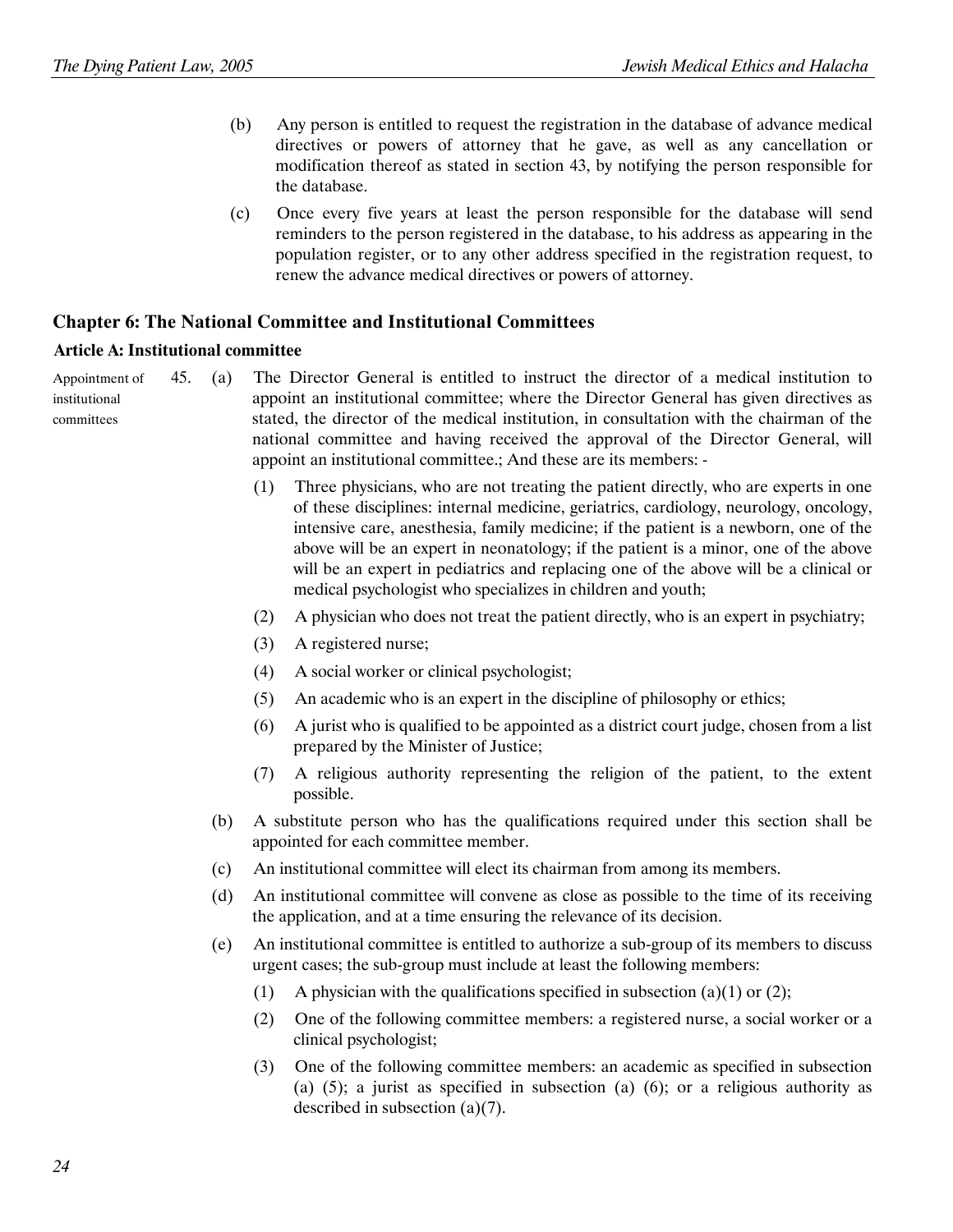Application to the Committee

- 46. (a) An application to an institutional committee may be made by one of the following persons:
	- (1) A patient who has not been determined as being a terminally ill patient pursuant to section 8 or a patient determined as being a terminally ill patient pursuant to the provisions of the aforementioned section (in this chapter – the patient), or a person on behalf of such a patient;
	- (2) The patient's representative;
	- (3) A close person or a guardian of an incompetent patient;
	- (4) A caregiver who is a member of the medical staff in the medical institution in which the patient is being treated;
	- (5) The patient's personal physician;
	- (6) A social worker.
	- (b) Where an application has been made to the institutional committee by a person who is not the patient or on his behalf behalf, regarding the matters enumerated in section 47, the committee will give notice thereof to the patient or person on his behalf; if the patient is incompetent, the committee will also notify his representative and his guardian should there be such, as well notifying a close person, as the case may be.
- 47. (a) An institutional committee is authorized to decide in cases in which there is dispute between the relevant persons or where a doubt arises regarding the nature of the treatment to be administered to the patient, and inter alia in the following cases:
	- (1) An objection to the decision of a responsible physician regarding the presumption of the wish to continue living pursuant to section 4 or the presumption of competence pursuant to section 6;
	- (2) A dispute between the parents of a minor, between themselves, or between themselves and the responsible physician, as well as a dispute between a minor who is a terminally ill patient and his parents or between himself and his caregivers, as stated in section 28;
	- (3) A dispute between a guardian and a minor patient, his parents, or the responsible physician, regarding section 24;
	- (4) Ascertaining the wish of a terminally ill patient based on advance medical directives that he gave as stated in section 35;
	- (5) An objection to the decision of a representative as stated in section 40;
	- (6) Establishing priorities between advance medical directives and a power of attorney as described in section 42(c).
	- (7) Determination of a responsible physician in the matter of whether a patient is a terminally ill patient or an end-stage patient as stated in section 8;
	- (8) Determination of a responsible physician to the effect that a person is a close person to the terminally ill patient;
	- (b) When deciding in a dispute as stated in section (a) an institutional committee shall ascertain the wish of a patient regarding his medical treatment and give directives regarding the fulfillment of his wish based on the facts presented to it and subject to the provisions of this Law; in the absence of facts regarding the wish of the patient, in a discussion based on section (a)(1)-(6), the committee shall decide in accordance with the

The authorities and decisions of institutional committee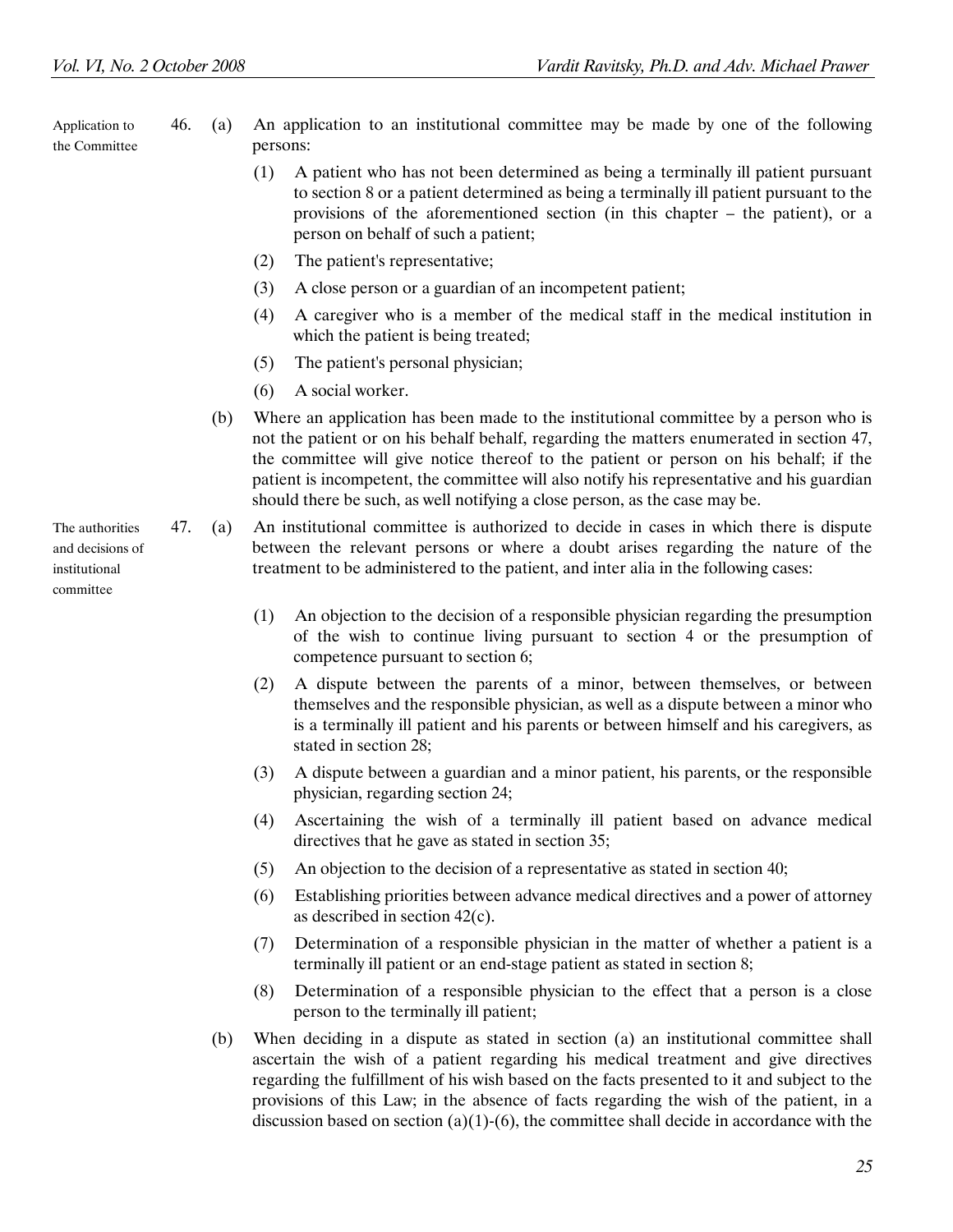presumed wish of the patient, based on his world view and his way of life, and when necessary based on a consultation with a close person to the terminally ill patient and with people who represent a world view similar to that of the patient; in the matter of a minor or a protected person, the committee shall also decide based on section 28(d) or 29(d), as the case may be.

- (c) The persons mentioned in section  $46(a)$ , as well as any person with an interest in the patient, are entitled to present their claims before the institutional committee.
- (d) The decision of an institutional committee, other than in the framework of a discussion held by a sub-group as stated in section 45(e), will only be valid if at least five members participated in the discussion and in the adoption of the decision, among them the jurist, one physician and two additional members who are not physicians; the decisions of the committee will be based on majority opinion; if the opinions are balanced, the chairman's opinion will be the deciding opinion.
- (e) An institutional committee is entitled to decide a case, to submit a case for the decision of the National Committee or to bring the parties involved to an agreement; if the parties agree – the committee will not decide in the matter.
- (f) An institutional committee in a medical institution will discuss the matter of a patient being treated in the medical institution to which it is assigned, and the matter of a patient who is not treated in that medical institution if the responsible physician for that patient is employed by the medical institution; an institutional committee of a sick fund will discuss the matter of a patient who is treated by a responsible physician who is not a physician as specified in paragraph (1) of the definition of a responsible physician, who is a district physician or was appointed by him, and the committee will be the institutional committee of the sick fund in which the patient is registered; an institutional committee will also discuss the case of a patient regarding whom the Director General instructed it to discuss and decide concerning him.

| Renewed                               | 48. | Where an application pursuant to section 46 was forwarded to the committee for a second                                                                                                                                                      |
|---------------------------------------|-----|----------------------------------------------------------------------------------------------------------------------------------------------------------------------------------------------------------------------------------------------|
| discussion by the                     |     | time regarding a matter pertaining to a terminally ill patient, such matter already having been                                                                                                                                              |
| committee                             |     | discussed and decided by the committee, and where there has been no change in the<br>circumstances of the case, the chairman is entitled to determine that the application will not be<br>forwarded to the committee for renewed discussion. |
| Exception to<br>renewed<br>discussion | 49. | The committee will not discuss an application in respect of which an appeal has been filed<br>pursuant to section $51(a)$ (4), or a petition filed to the High Court of Justice.                                                             |

#### Article B: The National Committee

| Appointment of              | 50. | (a) |     | The Director General will appoint the National Committee and these will be its                    |  |  |  |
|-----------------------------|-----|-----|-----|---------------------------------------------------------------------------------------------------|--|--|--|
| a national                  |     |     |     | members:                                                                                          |  |  |  |
| committee and<br>its panels |     |     |     | Four medical experts, at the level of unit director, department director or hospital<br>director; |  |  |  |
|                             |     |     | (2) | Four senior level registered nurses, at a senior level;                                           |  |  |  |
|                             |     |     |     | Four members who are social workers in a medical institution, at a senior                         |  |  |  |

management level; (4) Four academics who are experts in the discipline of philosophy or ethics, at a senior academic level;

management level, or clinical psychologists in a medical institution, at a senior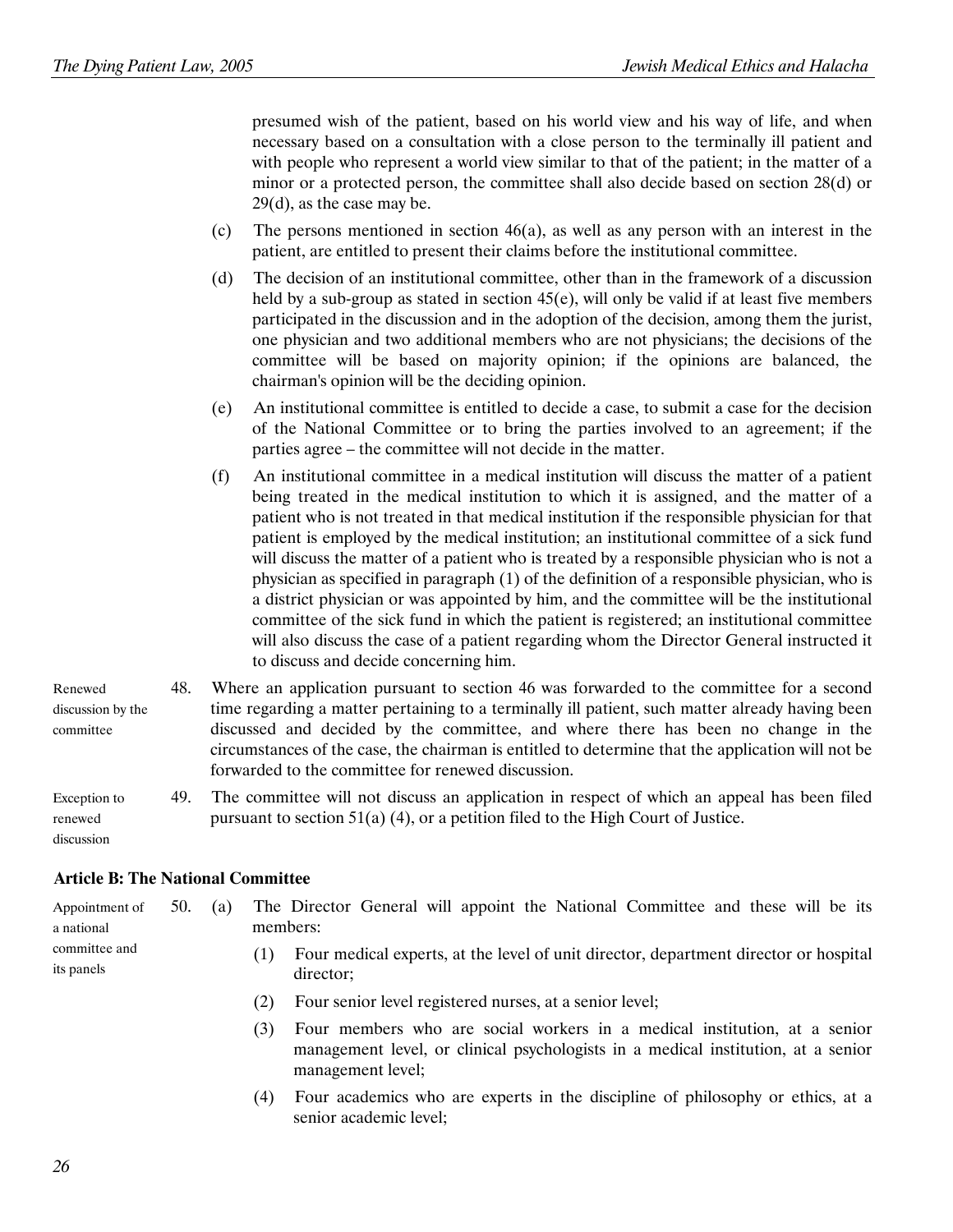- (5) Four jurists who are qualified to be appointed as district court judges or that are at a senior academic level;
- (6) Four religious authorities.
- (b) The appointed members should be experienced in the areas discussed by this Law; a Jewish religious authority will be appointed after consultation with Israel's Chief Rabbis and the non-Jewish religious authority will be appointed after consultation with the president of the appeal court of that religious community in Israel; the jurist will be appointed after consultation with the Attorney General.
- (c) The Director General will appoint the chairman of the committee and his substitute from amongst its members.
- (d) The chairman of the committee will appoint the panels of the committee from amongst its members; six members will be appointed to each panel, each from a different discipline as specified in paragraphs (1) to (6) of subsection (a), and he will also appoint a substitute for each one of them; the committee's chairman will appoint a chairman and his substitute for each panel.
- (e) A member of the national committee will be appointed for a period of five years, and his appointment may be renewed for additional periods.
- Authorities of 51. (a) The national committee is authorized to discuss and decide the following:
	- (1) Disputes between the members of the institutional committee, based on a request of at least one of them;
	- (2) Exceptional cases which are of fundamental importance, submitted by an institutional committee for its resolution;
	- (3) Cases that an institutional committee submitted to the national committee without deciding upon;
	- (4) An appeal regarding the decision of an institutional committee, submitted by a person entitled to apply to an institutional committee.
	- (b) When deciding on a dispute as stated in subsection (a) the National Committee will ascertain the patient's wish regarding his medical treatment and give directives regarding the fulfillment of his wish based on the facts presented to it and subject to the provisions of this Law; in the absence of factual data regarding the patient's wish, the Committee shall decide in accordance with the presumed wish of the patient, based on his world view and his way of life, and when necessary based on a consultation with a close person to the terminally ill patient and with people who represent a world view similar to that of the patient; in the matter of a minor or a protected person, the Committee shall also decide based on section 28(d) or 29(d), as the case may be.

52. (a) The persons enumerated in section 46(a) as well as any person who has an interest in the patient are entitled to present their claims before the National Committee.

- (b) The decisions of the National Committee will be based on majority opinion; if the opinions are balanced, the chairman's opinion will be the deciding opinion.
- (c) The decision of an institutional committee will only be valid if at least one representative from each discipline specified in sub-sections (1) to (6) of section 50(a) participated in the discussion.
- (d) The National Committee will decide an appeal or an application that has been brought before it.

the national committee and application to the national committee

The National Committee's decisions

27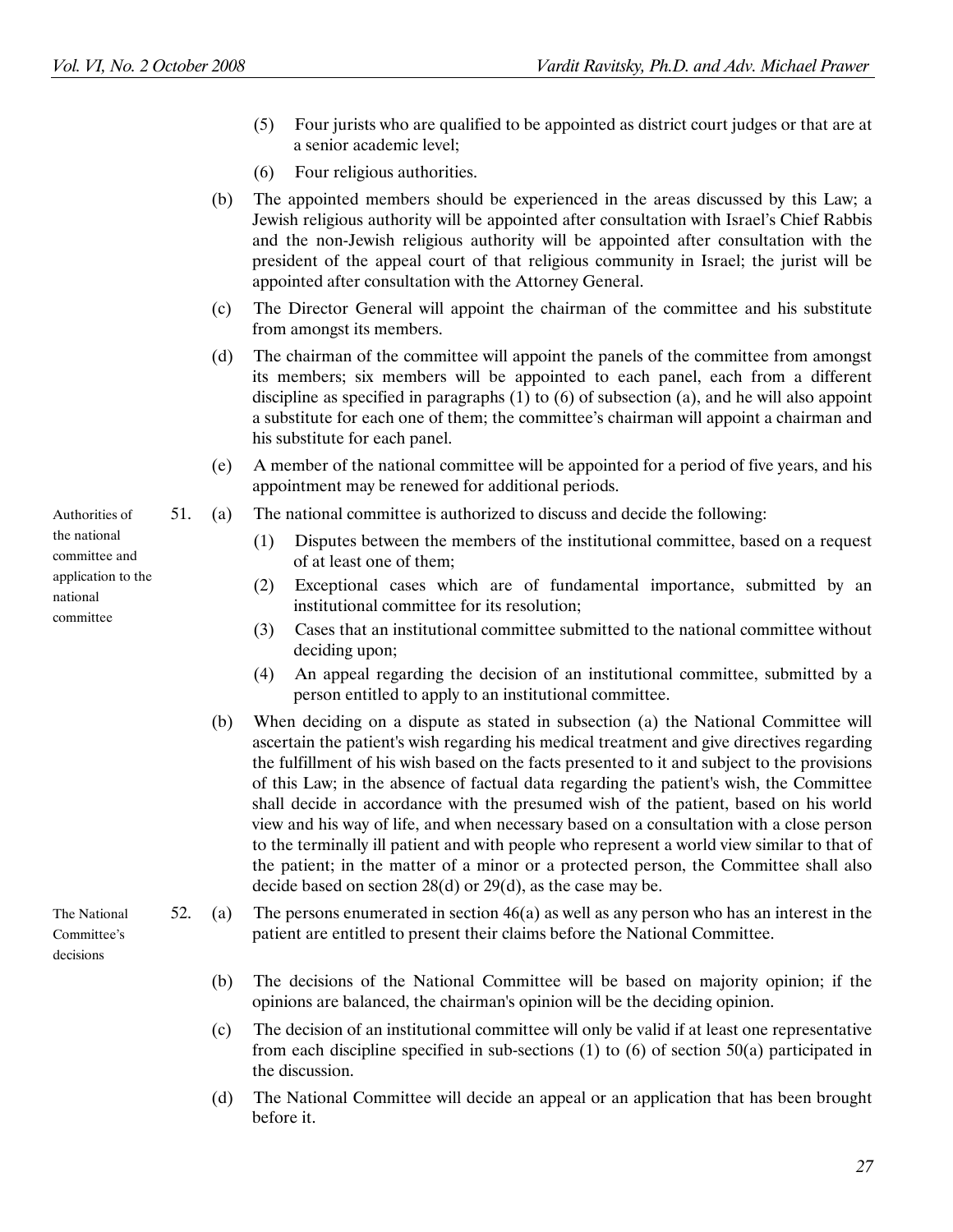Appearance of the Attorney General 53. If the Attorney General deems that a matter discussed by an institutional committee or by the National Committee raises a question requiring the presentation of his position, he may, at his own discretion, turn to the committee and appear before it in order to present his position in person or by a person on his behalf.

#### Chapter 7: Miscellaneous

Exemption from liability 54. A person will not be liable under any law for actions performed in accordance with this Law, unless he acted negligently.

- The right to additional actions 55. A terminally ill patient is entitled, to the extent possible, to have his wish respected with regards to additional actions that in the opinion of the patient or his family are required, based on his own initiative and at his own expense; however, a director of a department is entitled to refuse allow the performance of such actions within the precincts of the medical institution if in his opinion such actions are liable to endanger the patient or disturb other patients or the treating staff.
- Transferring treatment to another healthcare provider 56. Nothing in the provisions of this Law shall obligate a caregiver to administer a particular medical treatment to the terminally ill patient, or to withhold a particular medical treatment where it conflicts with his values, conscience or medical discretion; a caregiver who refuses or withholds as stated will transfer the treatment to another caregiver, based on an arrangement determined in advance with the director of the medical institution.
- Non-application 57. Notwithstanding the provisions of the Competence and Guardianship Law, 5722-1962,<sup>7</sup> the Youth (Care and Supervision) Law, 5720-1960,<sup>8</sup> the Persons Suffering from Mental Disorders (Treatment) Law,  $5751-1991$ ; the Welfare (Treatment of Retarded Persons) Law,  $5729-$ 1969,<sup>10</sup> and the Safety of Protected Persons Law, 5725-1966,<sup>11</sup> and subject to the provisions of sections  $5(c)$  and  $14(c)$ , the provisions of section  $10(a)$ , the provisions of sections 6 and 7 of Chapter 4 and the provisions of Chapter 6, an guardian appointed for a person will not be authorized to represent that person in matters to which this Law applies.
- Confidentiality 58. A person will not disclose identifying information regarding a patient in the course of fulfilling his role or in the course of his work in accordance with this Law, and no use shall be made of such information other than for the purpose of executing the provisions of this Law, the provisions of any other law, or pursuant to a court order; the provisions of this Law do not derogate from the provisions of the Patients Rights Law, subject to the provisions of section 10(c).

- Applicability 59. This Law shall also apply to the state.
- Regulations 60. (a) The Minister, with the approval of the Work, Welfare and Health Parliamentary Committee, will determine -
	- (1) Provisions regarding the definition of a close person;
	- (2) Provisions regarding the giving, collection and documentation of statements, and regarding the collection of documents and data, for the purpose of ascertaining the wish of the patient pursuant to sections 5, 14, and 35, including evidentiary requirements regarding testimonies, documents and data as stated;

 <sup>.</sup> 7 S.H. 5762, p. 120

<sup>8</sup> S.H. 5720, p. 52

<sup>9</sup>  $\frac{9}{10}$  S.H. 5751, p. 58

 $^{10}$  S.H. 5729, p. 132

S.H. 5726, p. 56